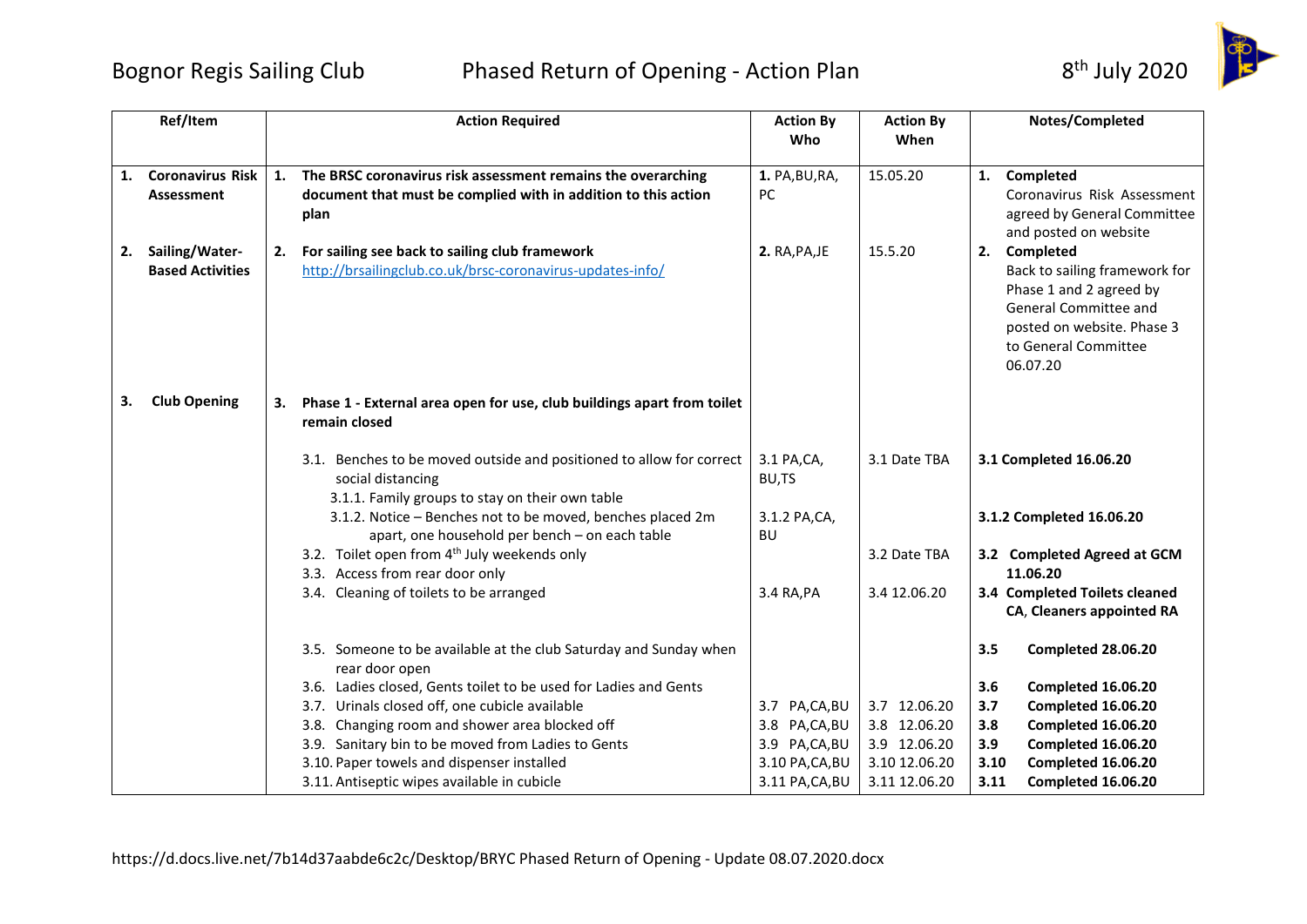## Bognor Regis Sailing Club Phased Return of Opening - Action Plan 8<sup>th</sup> July 2020



|                                       | 3.12. Two bins available for wipes and paper towels<br>3.13. Hand sanitiser to be purchased<br>3.14. Notices and posters to be displayed<br>3.14.1. Notice on inner glass door to show occupied or vacant<br>3.14.2. Notice no dogs - children to be supervised<br>3.14.3. Please use antiseptic wipes to clean surfaces you have<br>touched after use<br>3.14.4. Social distancing<br>3.14.5. Hand washing<br>3.14.6. If unwell follow government guidelines, inform club<br>process TBA<br>3.14.7. Wipes not to be flushed                                   | 3.12 PA, CA, BU<br>3.13 PA<br>3.14 PA, CA, BU | 3.12 12.06.20<br>3.13 05.06.20<br>3.14 10.06.20 | 3.12<br>Completed 16.06.20<br>Completed 05.06.20<br>3.13<br>Completed 03.07.20<br>3.14<br>Completed 16.06.20<br>3.14.1<br>Completed 04.07.20<br>3.14.2<br>Completed 16.06.20<br>3.14.3<br>Completed 04.07.20<br>3.14.4<br>3.14.5<br>Completed 16.06.20<br>3.14.6<br><b>TBC</b><br>Completed 16.06.20<br>3.14.7 |
|---------------------------------------|----------------------------------------------------------------------------------------------------------------------------------------------------------------------------------------------------------------------------------------------------------------------------------------------------------------------------------------------------------------------------------------------------------------------------------------------------------------------------------------------------------------------------------------------------------------|-----------------------------------------------|-------------------------------------------------|----------------------------------------------------------------------------------------------------------------------------------------------------------------------------------------------------------------------------------------------------------------------------------------------------------------|
| <b>Club Buildings</b><br>4.<br>Opened | Phase 2 - Club buildings opened<br>4.<br>4.1. Opening times restricted to weekends<br>4.2. Members only<br>4.3. Dogs to be kept on short lead at all times<br>4.4. One-way system to be implemented<br>4.4.1. In through the main entrance, out through the patio doors<br>4.4.2. Main floor area to kept clear for social distancing<br>4.4.3. No exit from bar area through rear fire-door - entry to<br>toilets only<br>4.4.4. Signage - entry and exit on doors<br>4.5. In order to maintain social distancing all entrances and exits to<br>be kept clear | 4.4 PA, BU                                    | 30.06.20<br>4.4 30.06.20                        | <b>Completed 04.07.2020</b><br>4<br>4.1 Sat and Sun 2pm - 8pm<br>4.4<br>Completed 16.06.20<br>4.4.2<br>Completed 16.06.20<br>4.4.3<br>Completed 16.06.20<br>Completed 16.06.20<br>4.4.4                                                                                                                        |
|                                       | 4.6. Cleaning schedule to be agreed and organised<br>4.6.1. New cleaners to be appointed<br>4.6.2. Saturday / Sunday Mornings required subject to bar<br>opening times being agreed<br>4.7. Ladies and Gents toilets in operation<br>4.7.1. New sinks to be installed in Ladies                                                                                                                                                                                                                                                                                | 4.6 RA<br>4.6.1 RA<br>4.7.1 PC                | 4.6 30.06.20<br>4.7 30.06.20                    | 4.6<br>Completed 16.06.20<br>Completed 26.06.20<br>4.6.1<br>Agreed<br>4.7<br><b>In Progress</b><br>4.7.1<br>Ongoing                                                                                                                                                                                            |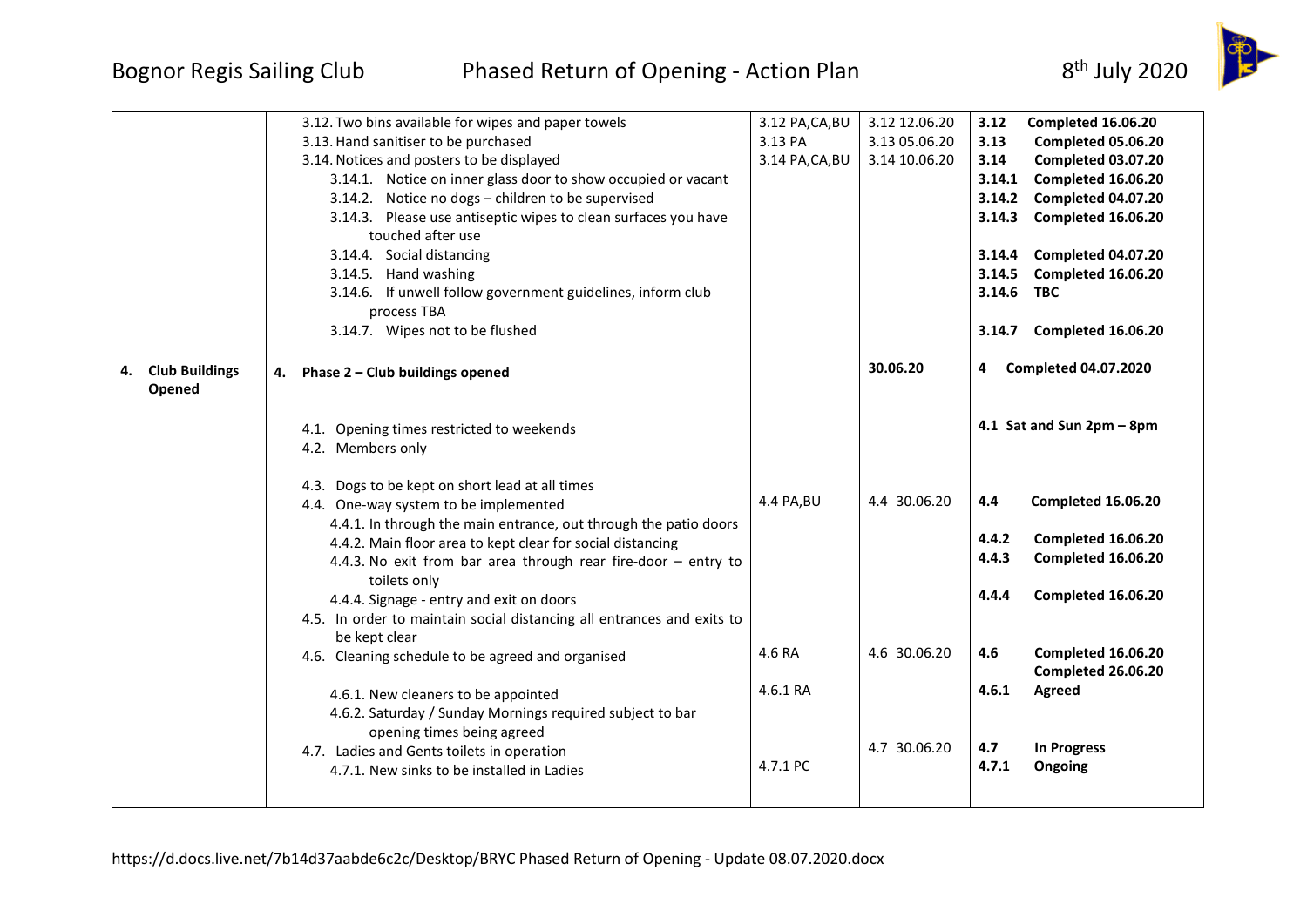

|                  | 4.7.2. Gents urinals still closed off to allow for social distancing<br>additional Cubicle in Gents opened changing room and<br>showers not in use                                                                                                                                                                                              |                 |               | 4.7.2                            | Ongoing                                                                                                               |
|------------------|-------------------------------------------------------------------------------------------------------------------------------------------------------------------------------------------------------------------------------------------------------------------------------------------------------------------------------------------------|-----------------|---------------|----------------------------------|-----------------------------------------------------------------------------------------------------------------------|
|                  | 4.7.3. Ladies cubicles - centre cubicle to be closed to allow for<br>social distancing                                                                                                                                                                                                                                                          | 4.7.3 PA, BU    |               | 4.7.3                            | Ongoing                                                                                                               |
|                  | 4.8. Hand sanitiser to be positioned at the following locations<br>4.8.1. At exit by patio doors - pool table moved slightly to<br>accommodate                                                                                                                                                                                                  | 4.8 PA, CA, BU  | 4.8 30.06.20  | 4.8<br>4.8.1                     | Completed 16.06 20<br>Completed 16.06.20                                                                              |
|                  | 4.8.2. Front door - on shelf by kitchen<br>4.8.3. Corridor wall by back door<br>4.8.4. Staff to have personal bottles for locking up<br>4.8.5. Door from Lounge area to toilets                                                                                                                                                                 |                 |               | 4.8.2<br>4.8.3<br>4.8.4<br>4.8.5 | Completed 16.06.20<br><b>Completed 16.06.20</b><br>Completed 03.07.20<br>No longer required.<br>Door to remain closed |
|                  | 4.9. Pool Table, Dart Board, Lotto Machine not to be used<br>4.9.1. Not in use signs to be placed                                                                                                                                                                                                                                               | 4.9 PA, CA, BU  | 4.9 30.06.20  | 4.9<br>4.9.1                     | Completed 16.06.20                                                                                                    |
|                  | 4.10. Positions for six tables have been identified which comply with 2<br>metre social distancing<br>4.10.1. Two in the lounge area -left and right of the fireplace<br>4.10.2. One in front of the stage on the left<br>4.10.3. One in front of the stage on the right<br>4.10.4. Two on the stage<br>4.11. Groups to stay on their own table | 4.10 PA, CA, BU | 4.10 30.06.20 | 4.10                             | Completed 16.06.20                                                                                                    |
|                  | 4.12. Signage on each table as follows<br>4.12.1. Occupied<br>4.12.2. Flip sign: Red - Do Not Use: To Be Cleaned. Green -<br><b>Cleaned and Available</b>                                                                                                                                                                                       | 4.12 PA, CA, BU | 4.12          | 4.12                             | Completed 16.06.20                                                                                                    |
|                  | 4.13. Antiseptic wipes to be available on each table                                                                                                                                                                                                                                                                                            | 4.13 PA, BU     | 4.13 30.06.20 | 4.13<br>4.14                     | Completed 03.07.20                                                                                                    |
|                  | 4.14. Additional bins to be purchased<br>4.15. Beer mats not to be used                                                                                                                                                                                                                                                                         | 4.14 PA, BU     | 4.14 30.06.20 |                                  | Completed 03.07.20                                                                                                    |
| 5. Bar Operation | <b>Phase 2 Continued - Bar operation</b><br>5.                                                                                                                                                                                                                                                                                                  |                 |               | 5 <sup>1</sup>                   | NE, SE, RA with BU (PA, CA<br>to support)                                                                             |
|                  | 5.1. Bar opening times restricted to weekends                                                                                                                                                                                                                                                                                                   |                 |               |                                  | 5.1 Sat and Sun $2pm - 8pm$ (2 x<br>3 hour shifts) BU MV                                                              |
|                  |                                                                                                                                                                                                                                                                                                                                                 |                 |               |                                  |                                                                                                                       |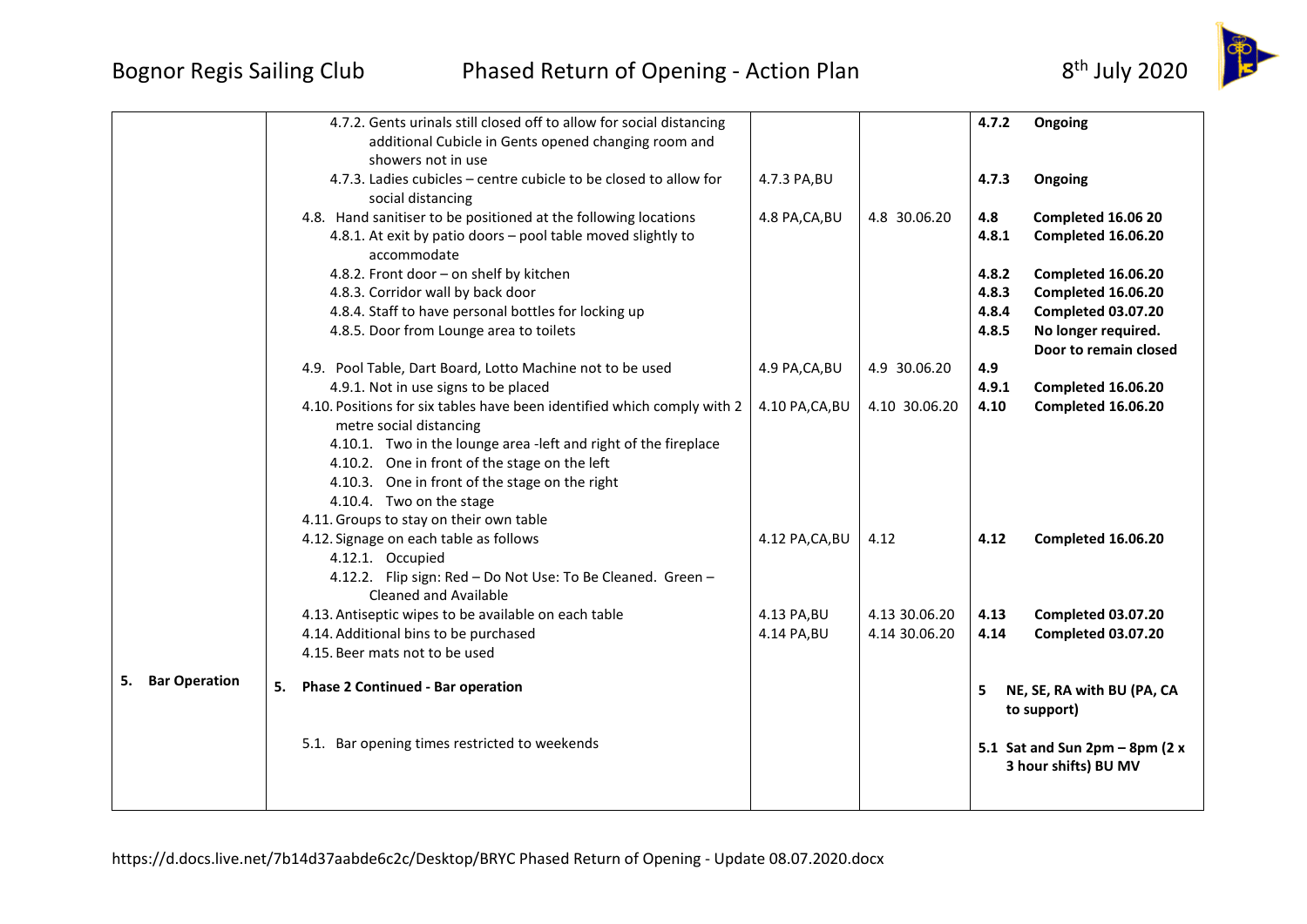

| 5.2. Brewery to be contacted for delivery times, availability and<br>prices for wines and cans                                                | 5.2 BU          | 5.2 30.06.20   |                | 5.2 Ongoing - BU has contacted<br>brewery and will action |
|-----------------------------------------------------------------------------------------------------------------------------------------------|-----------------|----------------|----------------|-----------------------------------------------------------|
| 5.3. Gas to be checked and Four Seasons contacted for gas bottle<br>supply, delivery times and availability                                   | 5.3 BU          | 5.3 30.06.20   | 5.3            |                                                           |
| 5.4. Staff Training on new procedures, processes and expectations<br>to be completed                                                          | 5.4 RA, PA      |                | 5.4            | Completed 29.06.20                                        |
| 5.4.1. Course in L2 food hygiene completed by bar staff                                                                                       | 5.4.1 PA        | 5.4.1 30.06.20 | 5.4.1          | Completed 08.07.20                                        |
| 5.5. Service from wet bar only                                                                                                                |                 |                | 5.5            | Completed 04.07.20                                        |
| 5.5.1. Screen to be installed on wet bar - see link: cost £79.99                                                                              | 5.5.1 PA, BU    | 5.5.1 30.06.20 | 5.5.1          | Completed 17.06.20                                        |
| 5.5.2. Payment and drink collection from RH side of screen<br>5.5.3. Payment by card only                                                     |                 |                | 5.5.2<br>5.5.3 | Completed 04.07.20<br>Completed 04.07.20                  |
| 5.5.4. Figurehead to be moved from wet bar                                                                                                    | 5.5.4 PA, BU,   | 5.5.4 30.06.20 | 5.5.4          | Completed 17.06.20                                        |
| 5.6. De clutter bar by removing rarely used items and bottles                                                                                 | 5.6 BU          | 5.6 30.06.20   | 5.6            | Completed 03.07.20                                        |
| 5.7. Tongs to be purchased for small items, ice creams straws etc                                                                             | 5.7 PA          | 5.7 30.06.20   | 5.7            | Completed 03.07.20                                        |
| 5.8. Glasses only used once                                                                                                                   |                 |                | 5.8            | Completed 04.07.20                                        |
| 5.9. Glasses to be handled from the base only                                                                                                 |                 |                | 5.9            | <b>Completed 04.07.20</b>                                 |
| 5.10. Glass washer crate located to the left of the screen on wet bar<br>for customers to place used glasses                                  |                 |                | 5.10           | Completed 04.07.20                                        |
| 5.11. Glass washer crate located by hatch entrance to bar, allowing<br>customers to place used glasses and reduce the queue at the<br>wet bar |                 |                | 5.11           | Completed 16.06.20                                        |
| 5.12. Two additional glass washer crates to be purchased                                                                                      | 5.12 RA         | 5.12 30.06.20  | 5.12           | Completed 29.06.20                                        |
| 5.13. Trays to be made available to enable a round of drinks to be<br>purchased, minimising payments and the number of people in<br>the queue |                 |                | 5.13           | Completed 29.06.20                                        |
| 5.14. Five additional trays to be purchased                                                                                                   | 5.14 PA,CA      | 5.14 30.06.20  | 5.14           | Completed 16.06.20                                        |
| 5.15. Paper cups to be used for tea and coffee                                                                                                |                 |                | 5.15           | Completed 04.07.20                                        |
| 5.16. Paper cups for coffee machine to be purchased                                                                                           | 5.16 PA, BU     | 5.16 30.06.20  | 5.16           | Completed 03.07.20                                        |
| 5.17. Check date and quantity of tea & coffee                                                                                                 | 5.17 BU         | 5.17 30.06.20  | 5.17           | Completed 03.07.20                                        |
| 5.18. Cans not to be de-ringed                                                                                                                |                 |                |                |                                                           |
| 5.19. Area in front of bar in lounge to be sectioned off to allow<br>visibility of the lounge area and rear entrance by the bar staff         | 5.19 PA, CA, BU | 5.19 30.06.20  | 5.19           | Completed 16.06.20                                        |
| 5.20. Containers to be located in front of the bar area - for used cans,<br>bottles and general rubbish                                       | 5.20 PA, CA, BU | 5.20 30.06.20  | 5.20           | Completed 16.06.20                                        |